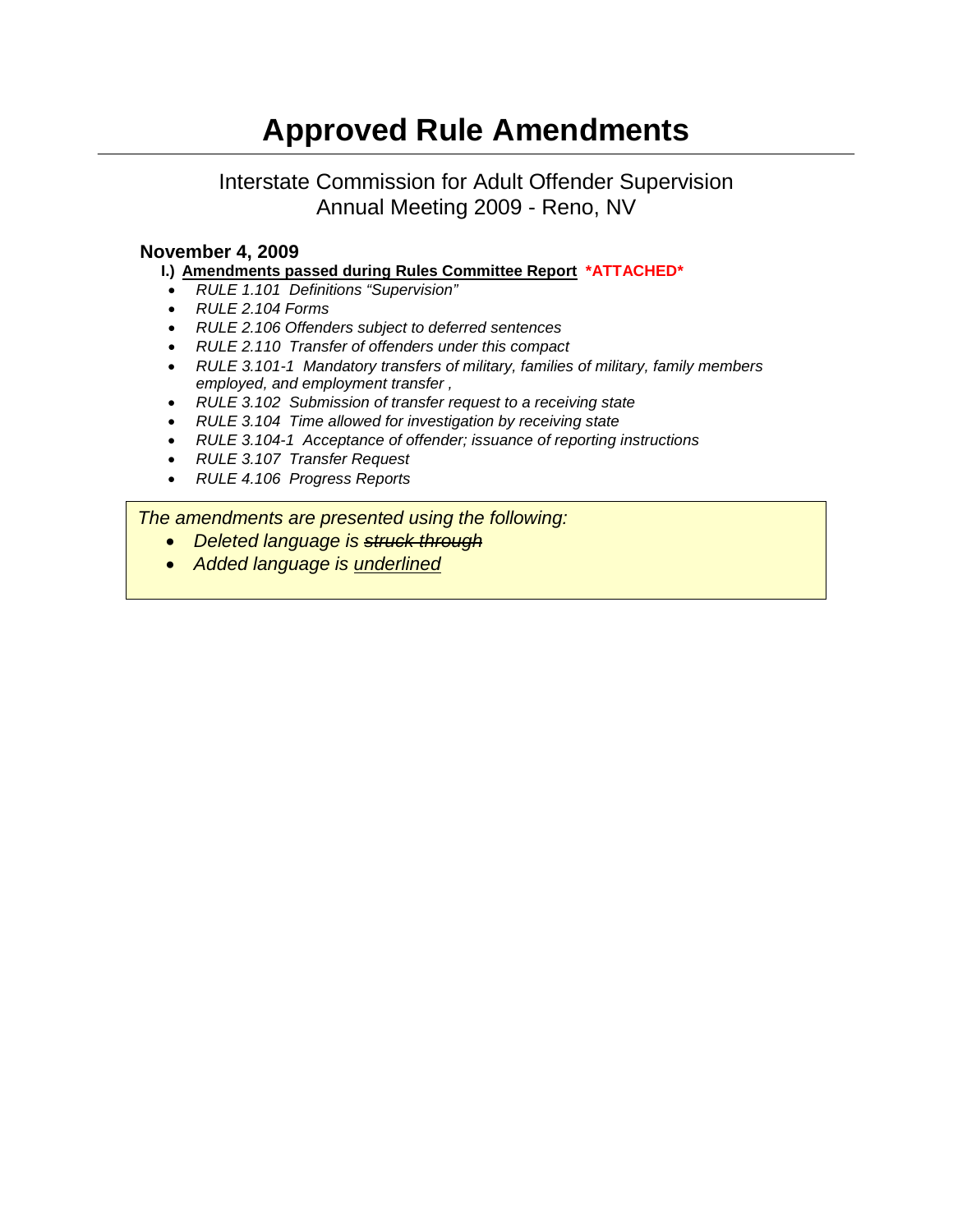# <span id="page-1-0"></span>**RULE 1.101 Definitions**

**"Supervision"** means the authority or oversight exercised by supervising authorities of a sending or receiving state over an offender for a period of time determined by a court or releasing authority, during which time the offender is required to report to or be monitored by supervising authorities, and includes any condition, qualification, special condition or requirement and to comply with regulations and conditions, other than monetary conditions, imposed on the offender at the time of the offender's release to the community or during the period of supervision in the community.

## Justification:

The current definition of supervision has been interpreted to require transfer of certain offenders whom the sentencing courts have clearly not intended to be subject to "supervision" as it has been traditionally understood. These include offenders placed on probation as a means to preserve jurisdiction while the offenders pay court-ordered fees, fines, court costs and restitution. Since the monitoring and collection of outstanding monies is the sending state's responsibility under Rule 4.108, regardless of the offender's location, there is no benefit in requiring transfer of cases, when the only conditions to be satisfied are monetary.

This amendment will eliminate confusion and inconsistencies among states in applying compact rules.

## Effective Date:

#### March 1, 2010

*History: Adopted November 3, 2003, effective August 1, 2004; "Compliance" amended October 26, 2004, effective January 1, 2005; "Resident" amended October 26, 2004, effective January 1, 2005; "Resident family" amended October 26, 2004, effective January 1, 2005; "Substantial compliance" adopted October 26, 2004, effective January 1, 2005; "Supervision" amended October 26, 2004, effective January 1, 2005; "Travel permit" amended September 13, 2005, effective January 1, 2006; "Victim" amended September 13, 2005, effective January 1, 2006; "Relocate" adopted September 13, 2005, effective January 1, 2006; "Compact" adopted September 13, 2005, effective January 1, 2006; "Resident" amended September 13, 2005, effective January 1, 2006; "Relocate" amended October 4, 2006, effective January 1, 2007; "Sex offender" adopted September 26, 2007, effective January 1, 2008. "Supervision" amended November 4, 2009, effective March 1, 2010.*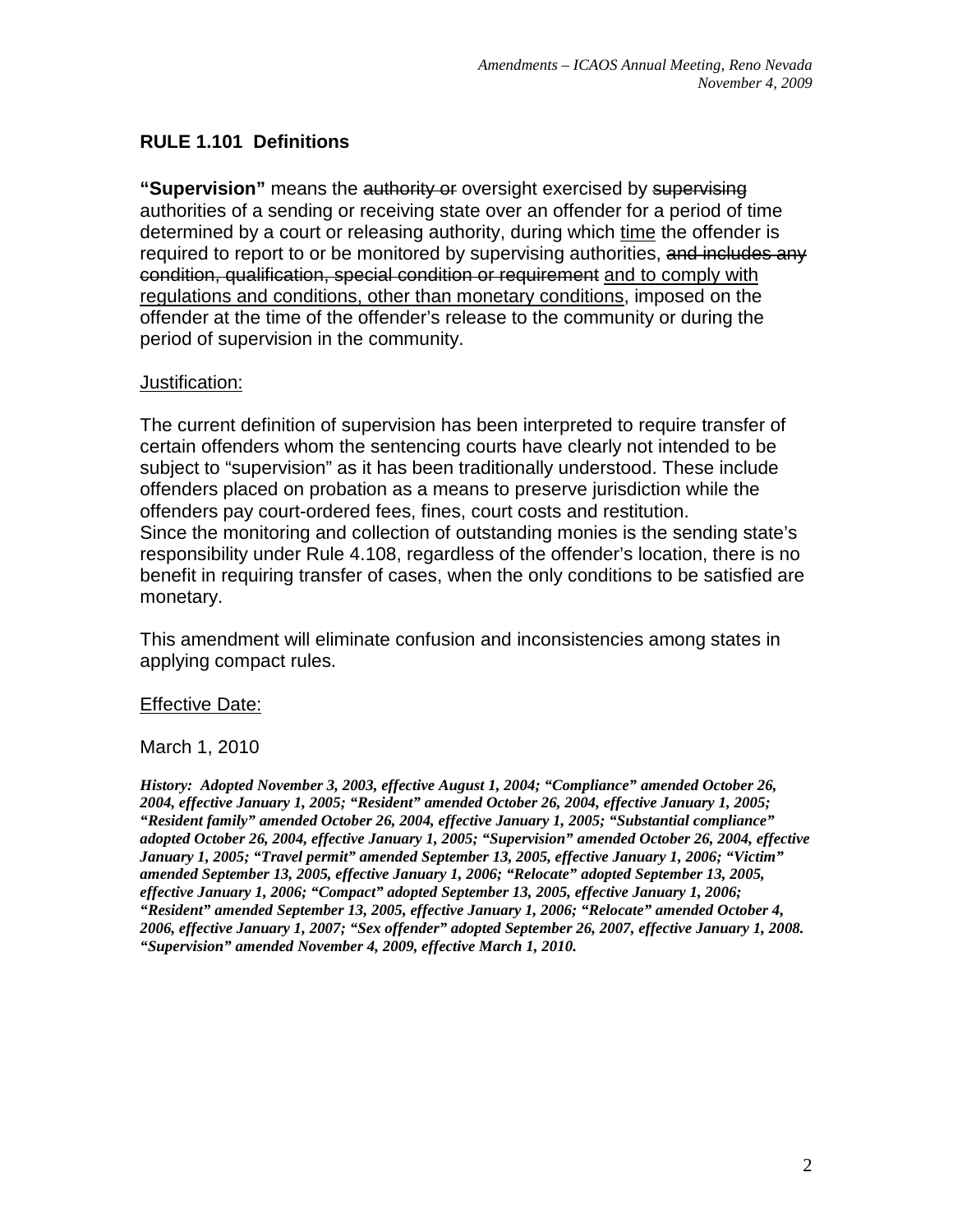# **Rule 2.104 Forms**

(a) States shall use the forms or electronic information system authorized by the commission for all communication regarding offenders between or among states.

(b) The sending state shall retain the original forms containing the offender's signature until the termination of the offender's term of compact supervision.

# (c) Section (a) shall not be construed to prohibit written, electronic or oral communication between compact offices.

# **Justification:**

Existing language appears to restrict compact offices from communicating about offenders' cases, by any means other than ICAOS forms or the electronic information system (ICOTS). Efficient compact operations require that compact offices have the ability to send messages and to clarify, discuss and resolve certain issues outside of ICOTS. The revised language clarifies the intent of the rule that ICAOS forms and ICOTS are to be used when appropriate to the purpose, but does not restrict other communications.

## Effective Date:

March 1, 2010

*History: Adopted November 3, 2003, effective August 1, 2004; amended September 26, 2007, effective January 1, 2008; amended November 4, 2009, effective March 1, 2010.*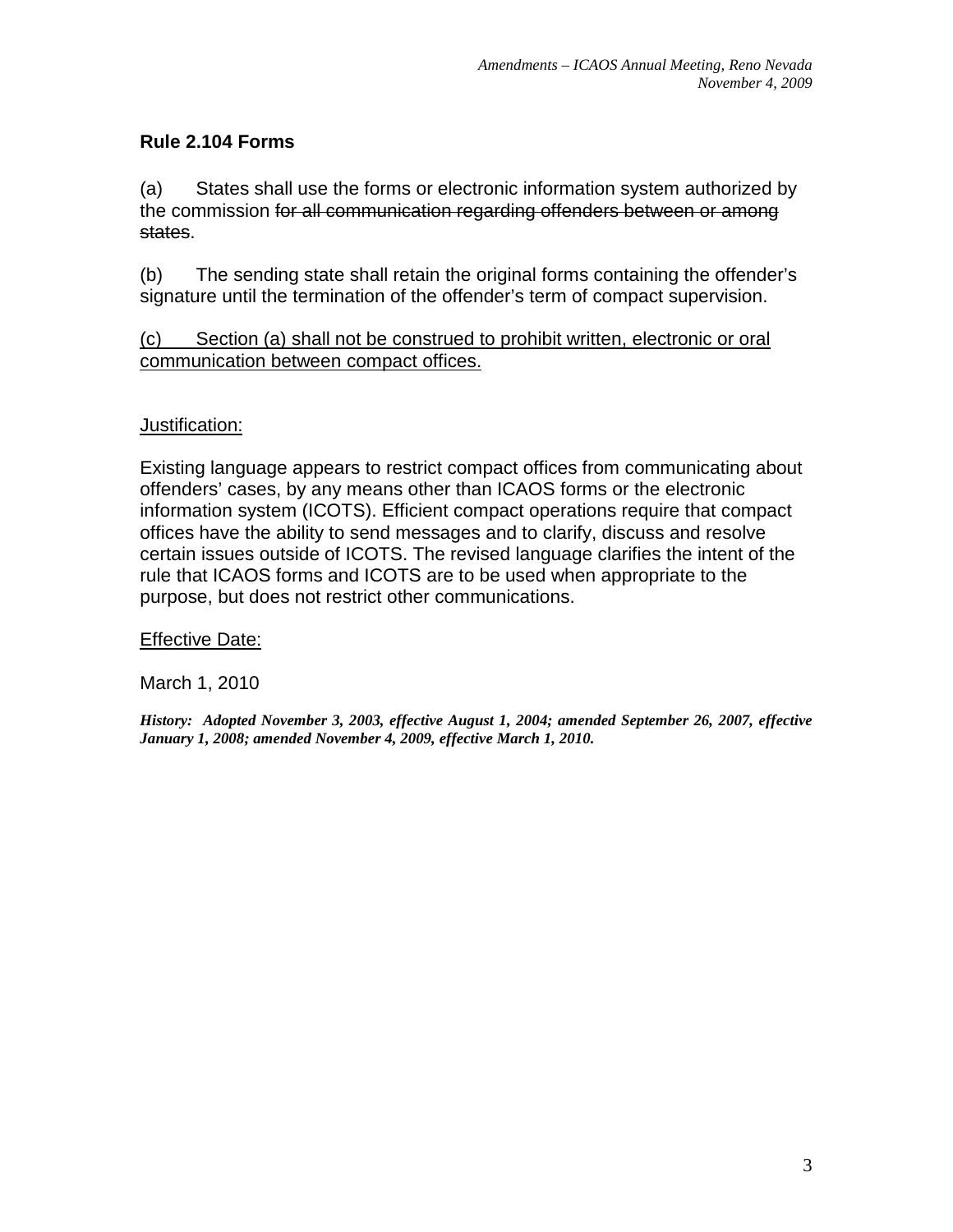#### **Rule 2.106 Offenders subject to deferred sentences**

Offenders subject to deferred sentences are eligible for transfer of supervision under the same eligibility requirements, terms, and conditions applicable to all other offenders under this compact.

Persons subject to supervision pursuant to a pre-trial release intervention program, bail, or similar program are not eligible for transfer under the terms and conditions of this compact.

#### Justification:

The intent of this proposal is to eliminate any case where the offender was in a bond-like status and focus on those offenders where courts/parole boards have made a final determination that the offender has committed an offense and should be supervised for a period of time.

**Effective Date:** March 1, 2010

*History: Adopted November 3, 2003, effective August 1, 2004; amended March 12, 2004; amended October 26, 2004, effective January 1, 2005; amended November 4, 2009, effective March 1, 2010.*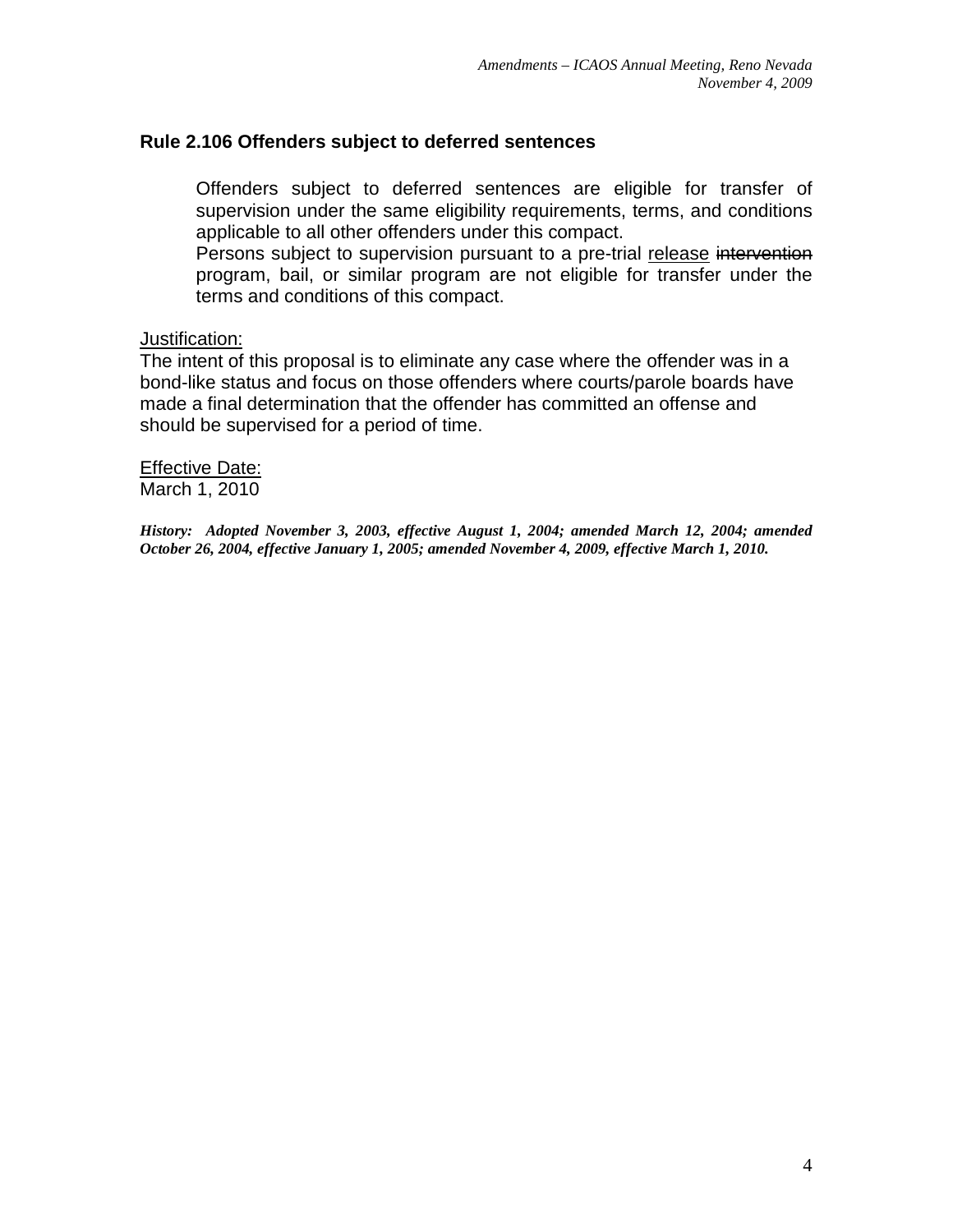# **Rule 2.110 Transfer of offenders under this compact**

- (a) No state shall permit an offender who is eligible for transfer under this compact to relocate to another state except as provided by the Compact and these rules.
- (b) An offender who is not eligible for transfer under this Compact is not subject to these rules and remains subject to the laws and regulations of the state responsible for the offender's supervision.
- (c) Upon violation of section (a), the sending state shall direct the offender to return to the sending state within 15 calendar days of receiving such notice. If the offender does not return to the sending state as ordered, the sending state shall issue a warrant that is effective in all compact member states, without limitation as to specific geographic area, no later than 10 calendar days following the offender's failure to appear in the sending state.

#### Justification:

Under the current rules, there is no explicit process requiring a sending state to take specific action when it or a receiving state learns that an offender who is eligible for transfer under the Compact has been permitted to relocate to the receiving state in violation of Compact rules. This poses a significant public safety risk because the offender is residing in the receiving state but not under supervision there. Paragraph (c) would clarify a sending state's responsibilities in this situation to remove the offender from the receiving state. This does not apply to offenders who have relocated to another state without permission.

## Effective Date:

March 1, 2010

*History: Adopted November 3, 2003, effective August 1, 2004; amended September 13, 2005, effective January 1, 2006; amended November 4, 2009, effective March 1, 2010.*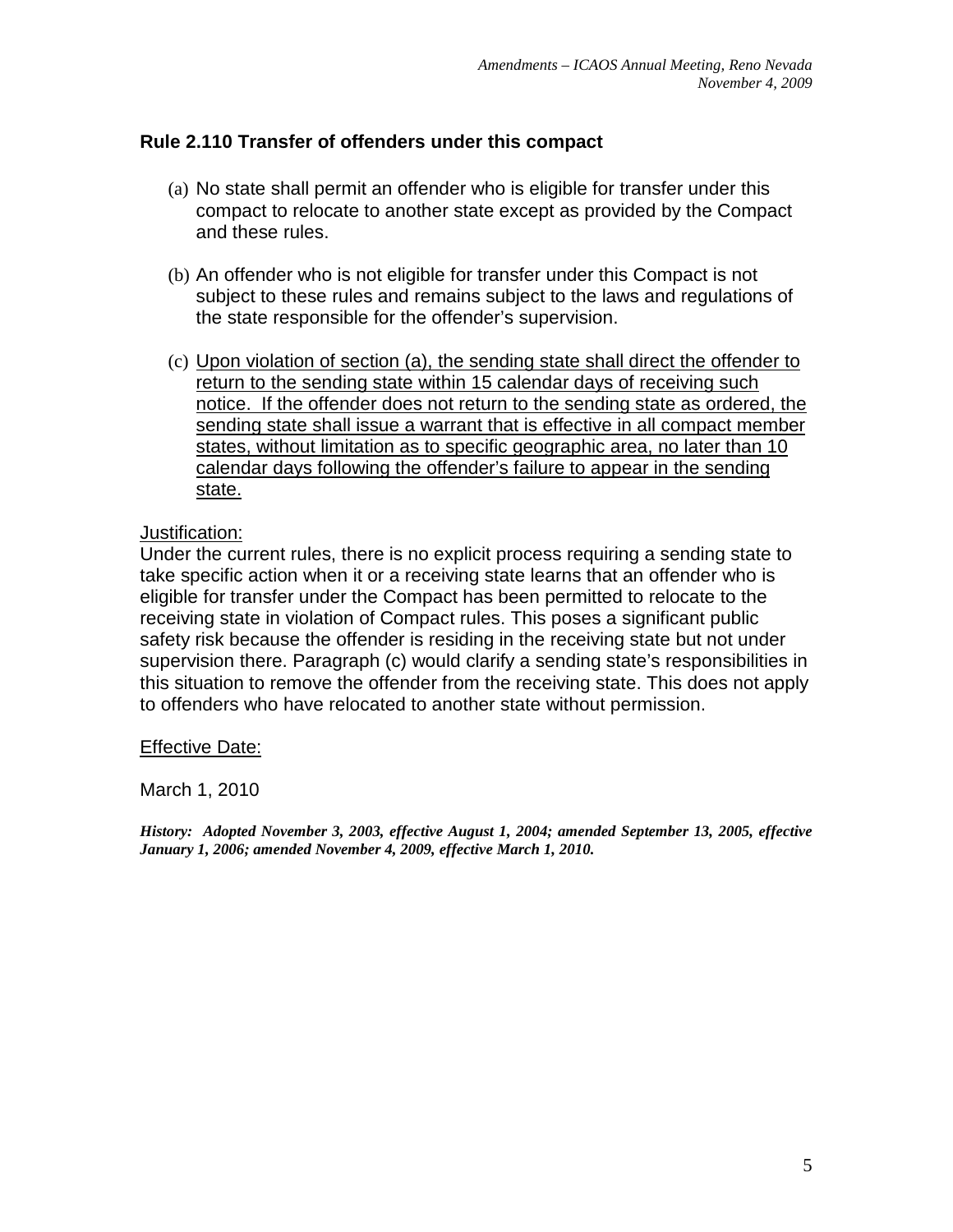## **Rule 3.101-1 Mandatory transfers of military, families of military, and family members employed, and employment transfer.**

(a) Transfers of military members- An offender who is a member of the military and has been deployed by the military to another state, shall be eligible for reporting instructions and transfer of supervision. The receiving state shall issue reporting instructions no later than two business days following receipt of such a request from the sending state.

(b) Transfer of offenders who live with family who are members of the military- An offender who meets the criteria specified in Rules 3.101 (a), (b), & (c) and (e)(2) and who lives with a family member who has been deployed to another state, shall be eligible for reporting instructions and transfer of supervision, provided that the offender will live with the military member in the receiving state. The receiving state shall issue reporting instructions no later than two business days following receipt of such a request from the sending state.

(c) Employment transfer of family member to another state- An offender who meets the criteria specified in Rules 3.101 (a), (b), & (c) and (e)(2) and whose family member, with whom he or she resides, is transferred to another state by their full-time employer, at the direction of the employer and as a condition of maintaining employment, shall be eligible for reporting instructions and transfer of supervision, provided that the offender will live with the family member in the receiving state. The receiving state shall issue reporting instructions no later than two business days following receipt of such a request from the sending state.

(d) Employment transfer of the offender to another state – An offender who meets the criteria specified in Rules 3.101 (a), (b), & (c) and is transferred to another state by their full-time employer, at the direction of the employer and as a condition of maintaining employment shall be eligible for reporting instructions and transfer of supervision. The receiving state shall issue reporting instructions no later than two business days following receipt of such a request from the sending state.

## Justification:

(c) For purpose of consistency

(d) An offender's ability to support themselves plays a major part in:

- 1) rehabilitation,
- 2) the ability to be a productive member of society and

3) the ability to pay legal financial obligations, including victim's compensation.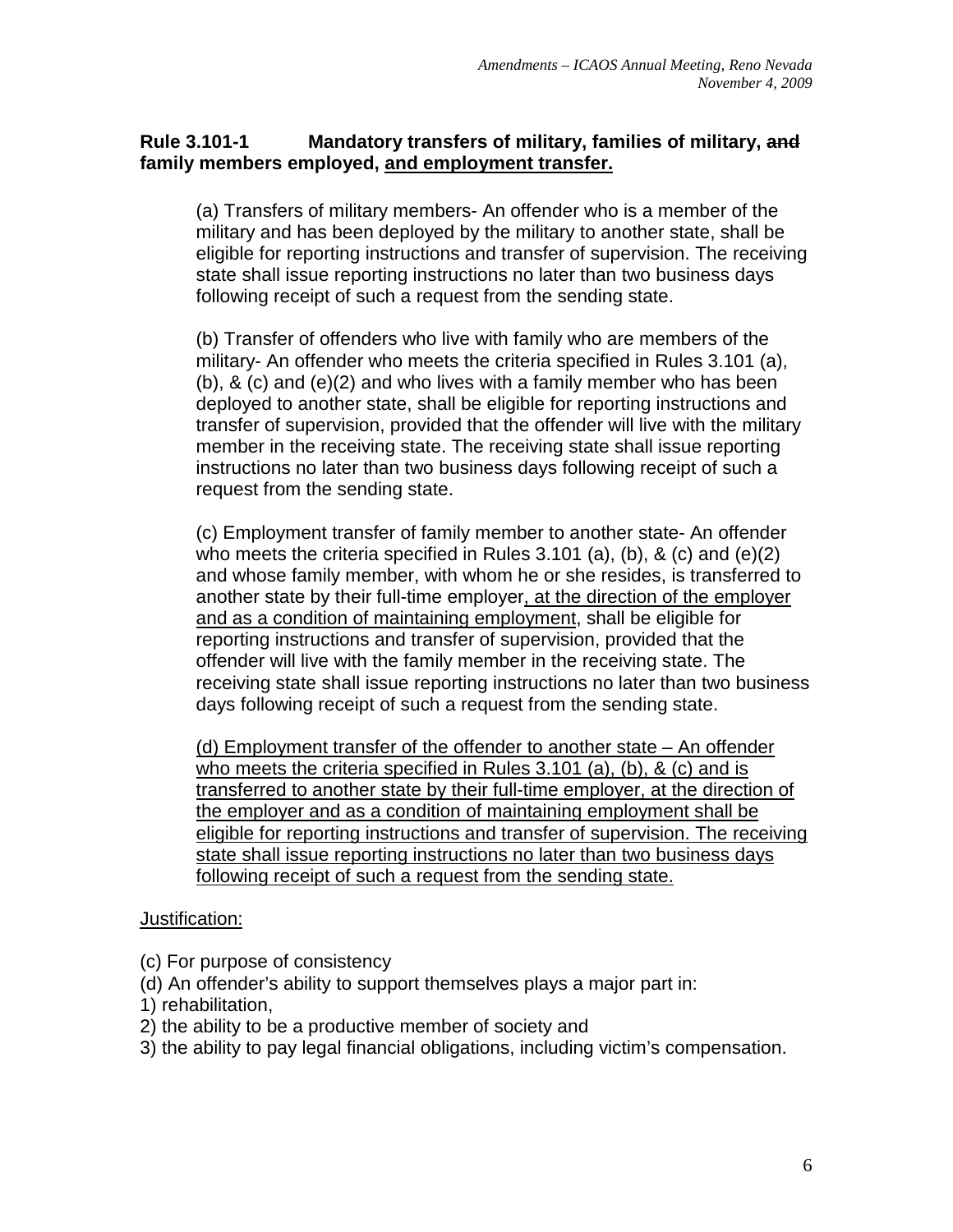Offenders should not be put in a position to lose employment and become unemployed because they are transferred by their company to another state. If moving to the receiving state allows the offender to maintain employment, it should be a requirement to accept the offender.

Effective Date:

March 1, 2010

*History: Adopted September 13, 2005, effective January 1, 2006; amended October 4, 2006, effective January 1, 2007; amended September 26, 2007, effective January 1, 2008; amended November 4, 2009, effective March 1, 2010.*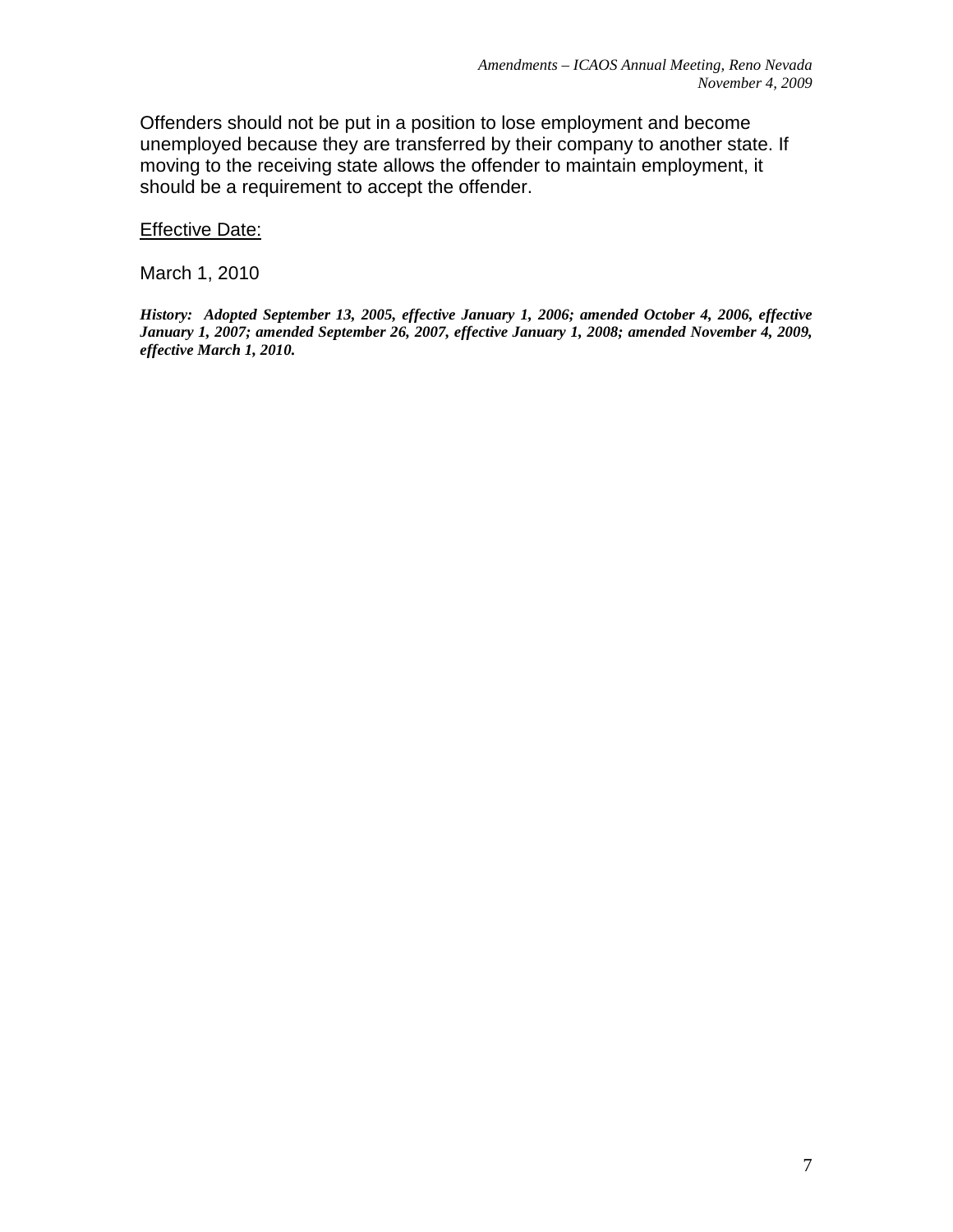# **RULE 3.102 Submission of transfer request to a receiving state**

- (a) Except as provided in section (c), and Ssubject to the exceptions in Rule 3.103 and 3.106, a sending state seeking to transfer supervision of an offender to another state shall submit a completed transfer request with all required information to the receiving state prior to allowing the offender to leave the sending state.
- (b) Except as provided in section (c), and Ssubject to the exceptions in Rule 3.103 and 3.106, the sending state shall not allow the offender to travel to the receiving state until the receiving state has replied to the transfer request.
- (c) An offender who is employed in the receiving state at the time the transfer request is submitted and has been permitted to travel to the receiving state for the employment may be permitted to continue to travel to the receiving state for the employment while the transfer request is being investigated, provided that the following conditions are met:
	- 1) Travel is limited to what is necessary to report to work, perform the duties of the job and return to the sending state.
	- 2) The offender shall return to the sending state daily during nonworking hours, and
	- 3) The Transfer Request shall include notice that the offender has permission to travel to and from the receiving state, pursuant to this rule, while the transfer request is investigated.

#### Justification:

This amendment allows an offender to maintain existing employment in a receiving state, without interruption, while a transfer request is investigated. Under existing rules, an offender who has not requested transfer to another state may travel to and from that state, as long as the offender does not relocate. However, once a sending state submits a request to transfer supervision, Rule 3.102 bars the offender from any further travel to that state. Exceptions are possible for offenders who already reside in or who, due to emergency circumstances, need to relocate to the receiving state. No exception is currently provided for an offender who has employment in that state, but does not intend to relocate prior to completion of the investigation.

#### Effective Date:

March 1, 2010

*History: Adopted November 4, 2003, effective August 1, 2004; amended September 26, 2007, effective January 1, 2008; amended November 4, 2009, effective March 1, 2010.*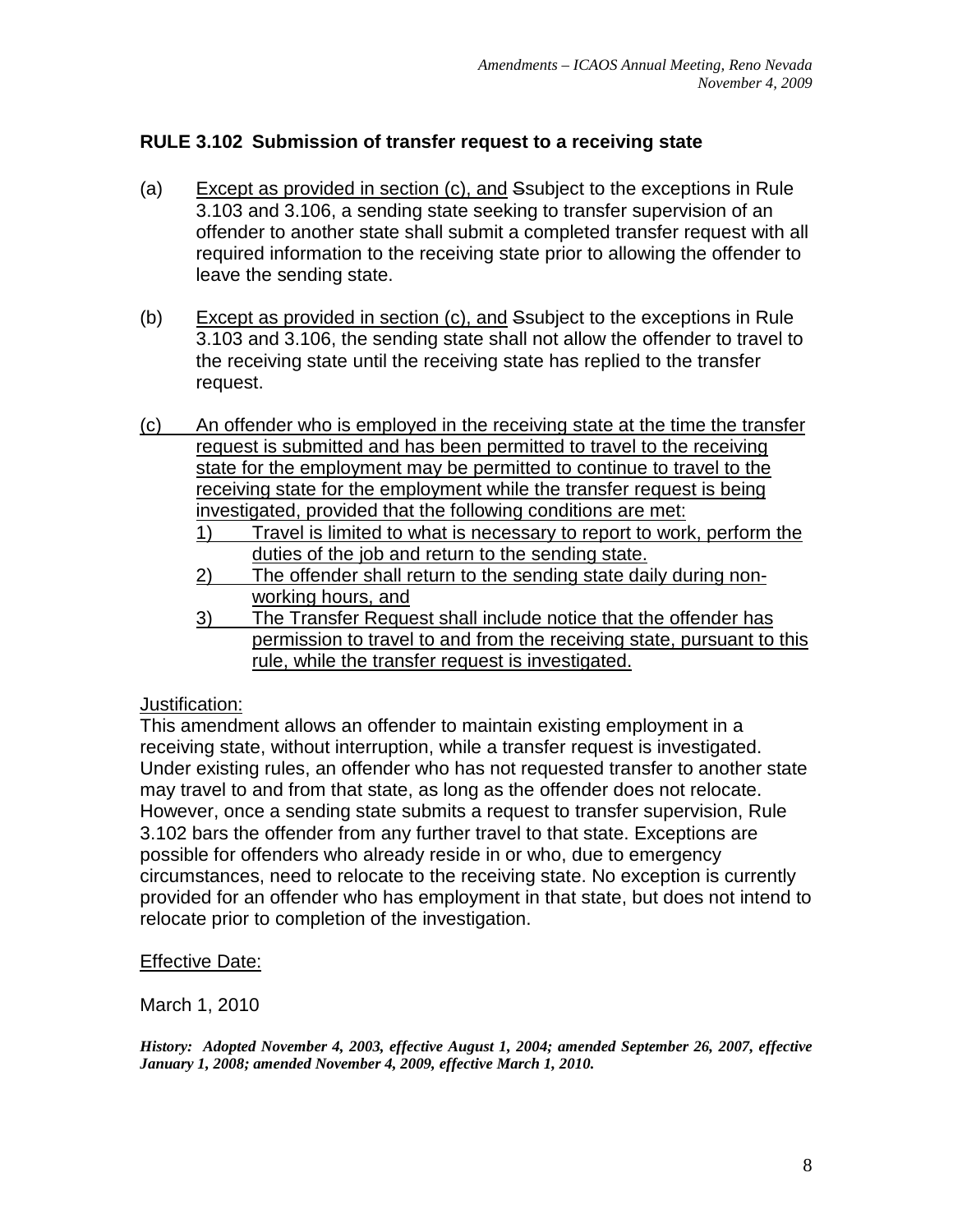# **RULE 3.104 Time allowed for investigation by receiving state**

- (a) A receiving state shall complete investigation and respond to a sending state's request for an offender's transfer of supervision no later than the 45<sup>th</sup> calendar day following receipt of a completed transfer request in the receiving state's compact office.
- (b) If a receiving state determines that an offender transfer request is incomplete the receiving state shall notify the sending state by rejecting the transfer request with the specific reason(s) for the rejection. If the offender is in the receiving state with reporting instructions, those instructions shall remain in effect provided that the sending state submits a completed transfer request within 15 calendar days following the rejection.

#### Justification:

This rule currently requires an incomplete transfer application to be rejected. Other ICAOS rules require that an offender in the receiving state with reporting instructions, must return to the sending state upon notice of rejection. The addition of this language allows the offender, whose transfer has been rejected pursuant to this rule, to remain in the receiving state for a reasonable amount of time to allow the sending state to either cure the defect in the transfer application or order the return of the offender. The addition of this language further clarifies the responsibilities of the sending state.

Effective Date:

March 1, 2010

*History: Adopted November 4, 2003, effective August 1, 2004; amended October 26, 2004, effective January 1, 2005; amended September 13, 2005, effective June 1, 2009; amended November 4, 2009, effective March 1, 2010.*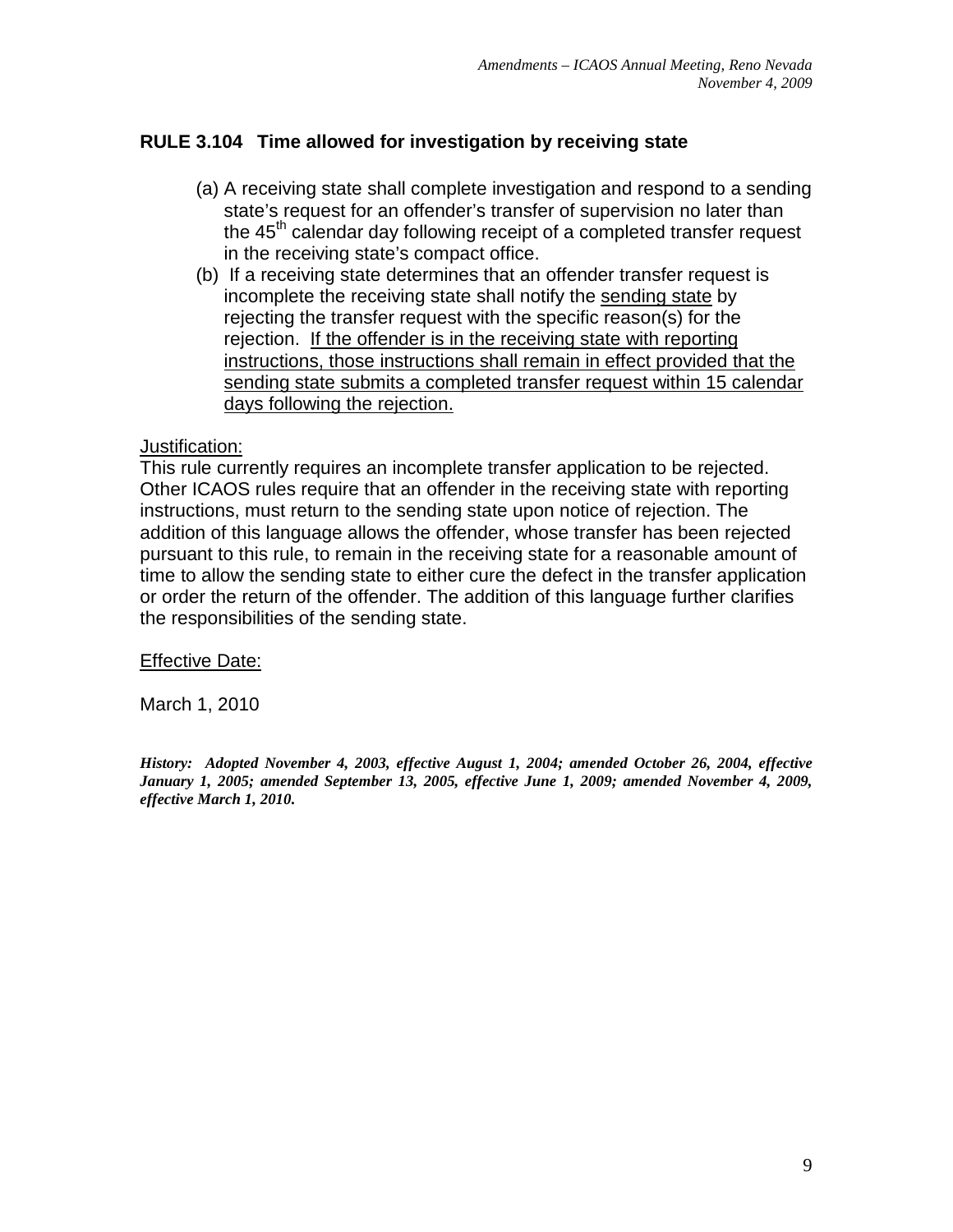# **Rule 3.104-1 Acceptance of offender; issuance of reporting instructions**

- (a) If a receiving state accepts transfer of the offender, the receiving state's acceptance shall include reporting instructions.
- (b) Upon notice of acceptance of transfer by the receiving state, the sending state shall issue a travel permit to the offender and notify the receiving state of the offender's departure as required under Rule 4.105.
- (c) A receiving state shall assume responsibility for supervision of an offender upon the offender's arrival in the receiving state and shall submit notification of arrival as required under Rule 4.105.
- (d) An acceptance by the receiving state shall be valid for 120 calendar days. If the sending state has not sent a departure notice to the receiving state in that time frame, the receiving state may withdraw its acceptance and close interest in the case.

#### **Justification:**

This proposal is consistent with language in Rules 3.103 and 3.106 for offenders arriving in a receiving state. This language should be a part of Rule 3.104-1 as well because not all offenders arrive in a receiving state via Rules 3.103 or 3.106. Adding this language to this rule also makes it clear that the receiving state's responsibility for supervision begins upon the offender's arrival in the receiving state, and that an arrival notice is then due.

## Effective Date:

March 1, 2010

*History: Adopted October 26, 2004, effective August 1, 2004; amended September 13, 2005, effective January 1, 2006; amended October 4, 2006, effective January 1, 2007; amended November 4, 2009, effective March 1, 2010.*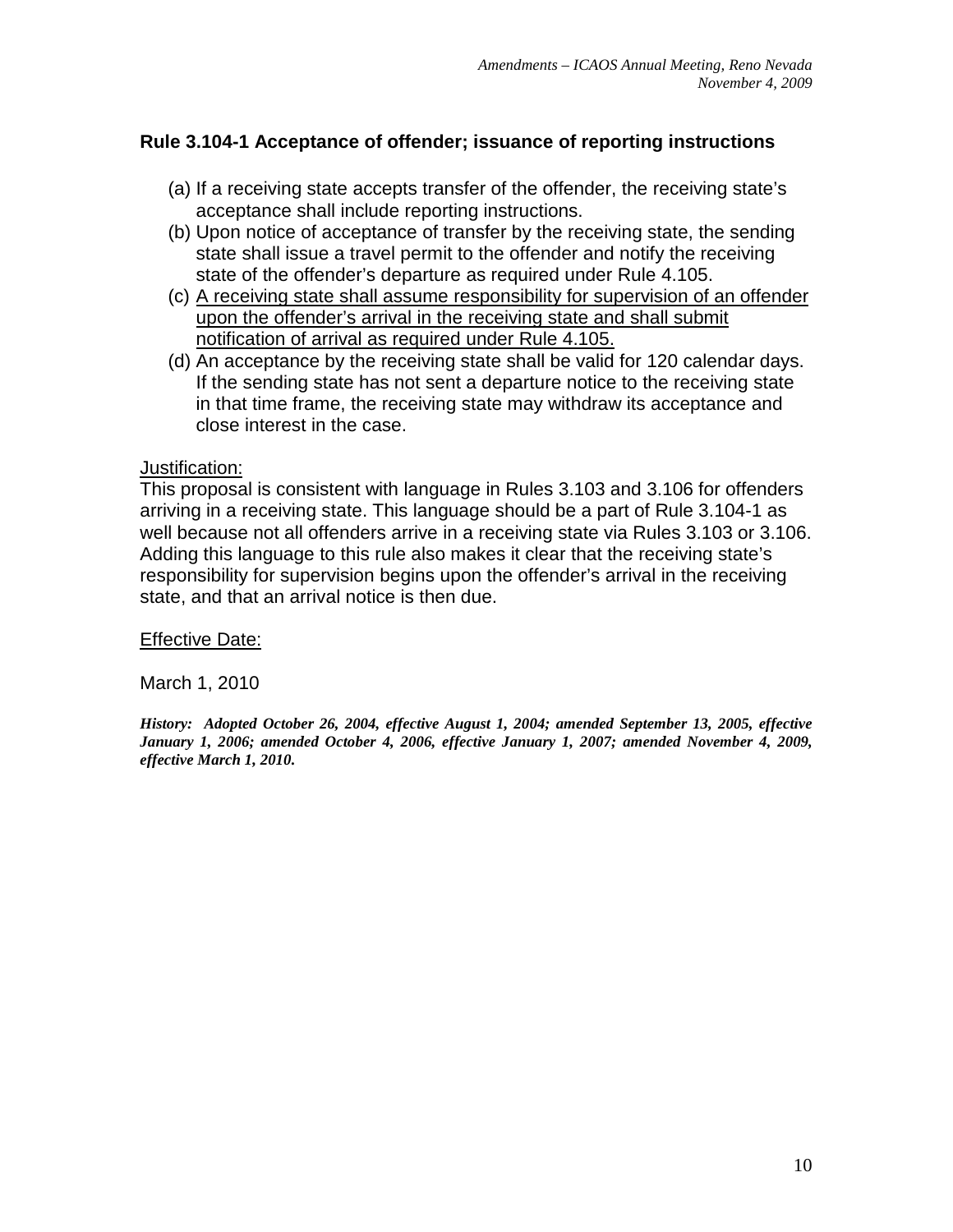# **Rule 3.107 Transfer Request**

- (a) A Transfer request for an offender shall be transmitted through the electronic information system authorized by the commission and shall contain—
	- 1. transfer request form;
	- 2. instant offense in sufficient detail to describe the type and severity of offense and whether the charge has been reduced at the time of imposition of sentence;
	- 3. photograph of offender;
	- 4. conditions of supervision;
	- 5. any orders restricting the offender's contact with victims or any other person;
	- 6. any known orders protecting the offender from contact with any other person;
	- 7. information as to whether the offender is subject to sex offender registry requirements in the sending state along with supportive documentation;
	- 8. pre-sentence investigation report, if available;
	- 9. supervision history, if available;
	- 10.information relating to any court-ordered financial obligations, including but not limited to, fines, court costs, restitution, and family support; the balance that is owed by the offender on each; and the address of the office to which payment must be made.
- (b) The original signed Offender Application for Interstate Compact Transfer shall be maintained in the sending state. A copy of the signed Offender Application for Interstate Compact Transfer shall be attached to the transfer request.
- (c) Additional documents, such as the Judgment and Commitment, and any other information may be requested from the sending state following acceptance of the offender. The sending state shall provide the documents if available.

#### Justification:

We are discovering that in cases when states do not include the Offender Application with their packets as a discretionary attachment, it is difficult to obtain one from the sending state after the fact. We spend time we don't have in trying to obtain a signed copy of this application for violating offenders. In addition, we are becoming aware that because it is not mandatory in the rule that officers are forgetting to even have the offender sign one – that can cause a lot of problems.

#### **Effective Date:**

March 1, 2010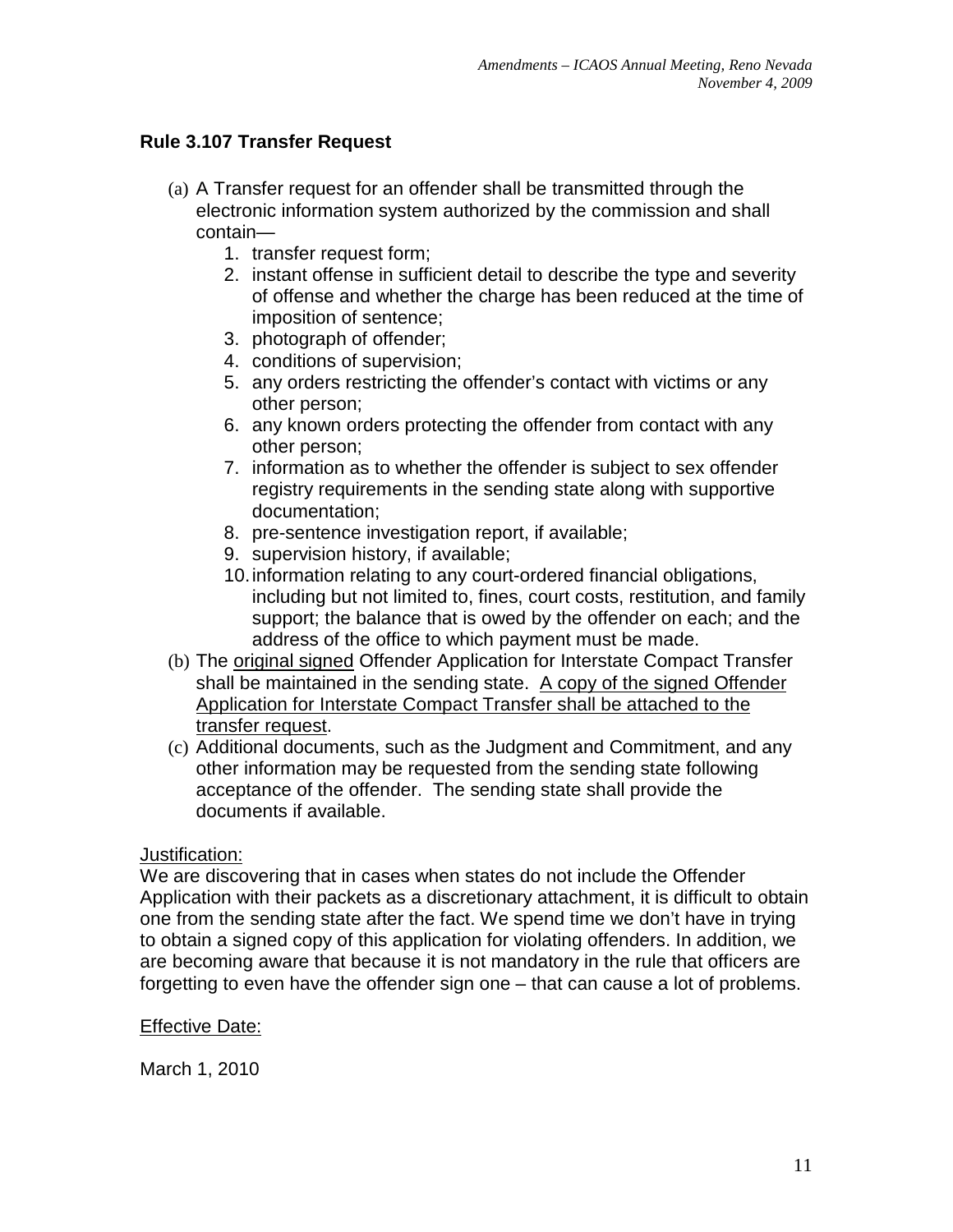*History: Adopted November 4, 2003, effective August 1, 2004; amended October 26, 2004, effective January 1, 2005; amended September 13, 2005 (to be effective upon the implementation of electronic system; date to be determined by Executive Committee), effective October 6, 2008; amended September 26, 2007, effective January 1, 2008; amended November 4, 2009, effective March 1, 2010.*